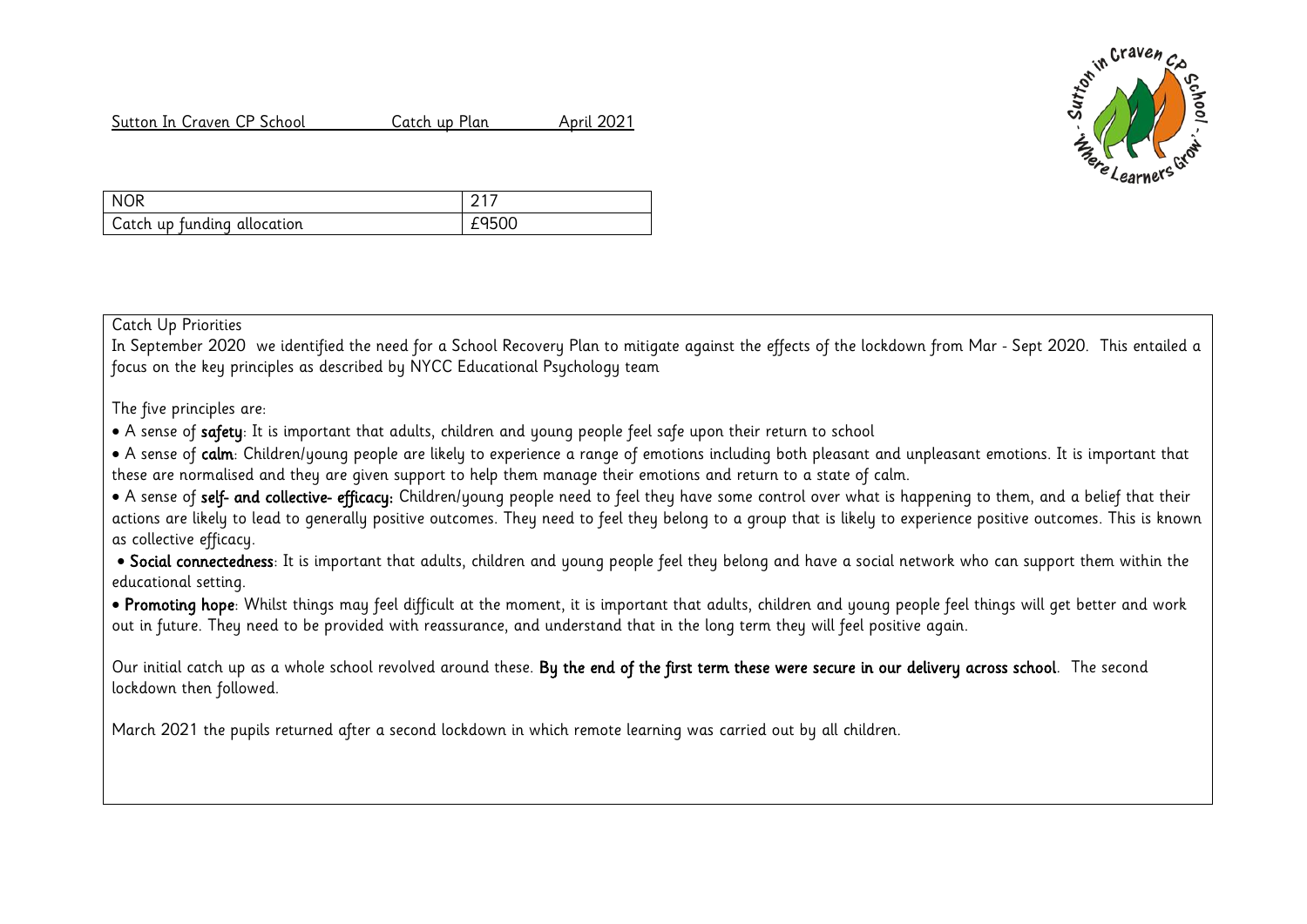Alongside ensuring that the 5 key principles above are maintained we have identified the following priorities

## Whole School Priorities

- a. Ensuring we proactively develop children's positive mental health and equip them with strategies to deal with issues that arise.
- b. Addressing the areas of key skills that are not secure due to earlier lockdowns. In particular those in maths, reading and writing.
- c. Developing pupils' oral skills through opportunity in school to talk.
- d. Making sure children have opportunities to be creative
- e. Developing healthy active lifestyles and re engaging with sports
- f. Developing PSHE across school
- g. Assessing areas of weakness effectively

## For some pupils we also need targeted interventions to address

- a. specific areas of core curriculum needing intervention
- b. areas of learning not secured through remote learning due to lack of engagement
- c. ongoing areas of weakness that have been further weakened by having less time in school
- d. difficulties settling into school routines and expectations
- e. anxiety and poor self esteem

## Wider areas to develop are:

- i. The use of technology , ensuring good practice maintained and using technology to overcome limitations of Covid restrictions
- ii. Relationships with parents, looking at ways to continue to strengthen these and build on the work during lockdown

| Teaching and Whole school Strategies |                         |                      |                            |             |         |
|--------------------------------------|-------------------------|----------------------|----------------------------|-------------|---------|
| Supporting teaching                  |                         |                      |                            |             |         |
|                                      | Action                  | Intended Outcome     | Rationale                  | Staff       | Timing  |
|                                      |                         | and success criteria |                            | involvement |         |
| Ensuring we proactively              | Whole staff training on | Our whole school     | Covid has had an impact on | All         | Onaoina |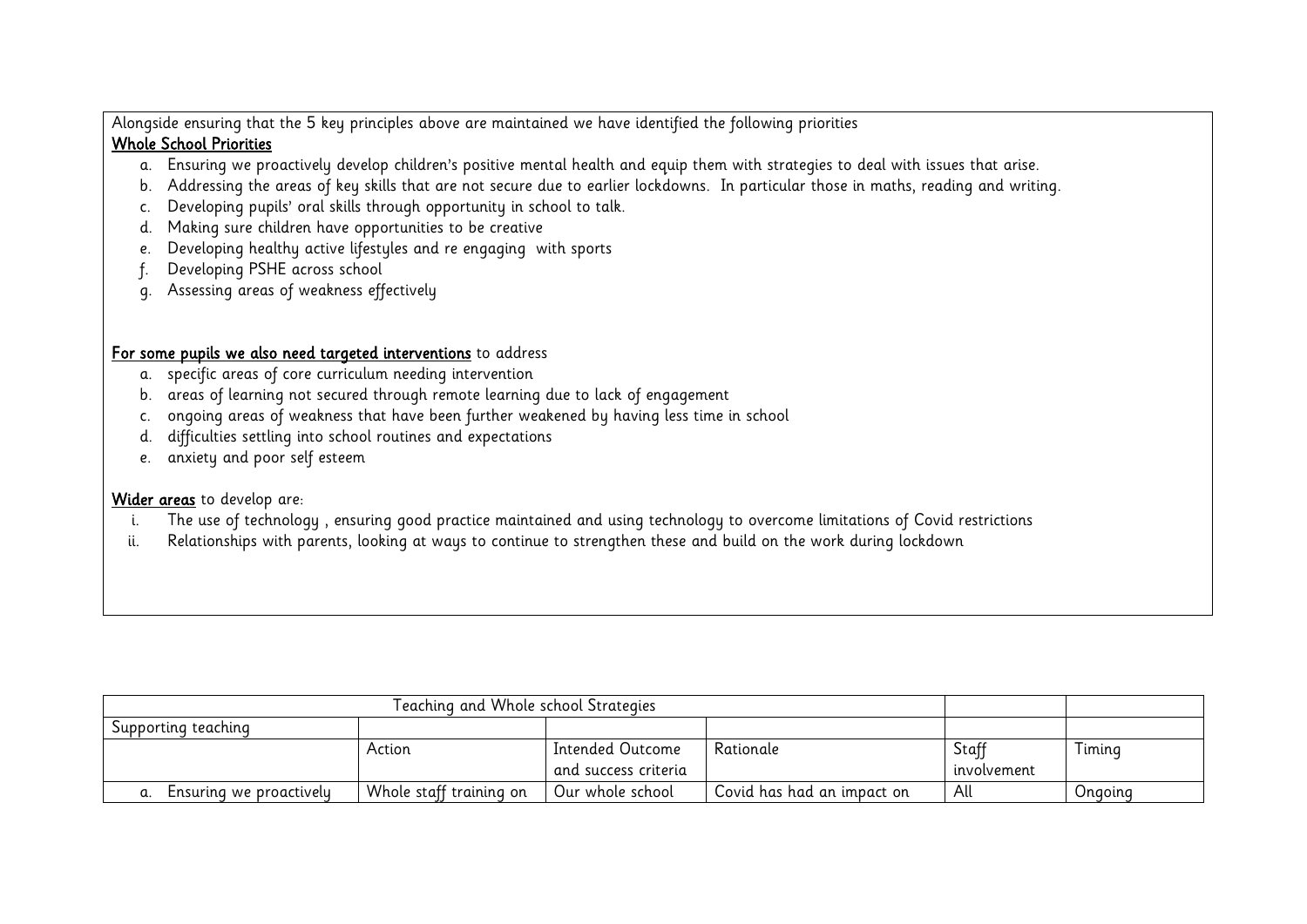|    | develop children's positive<br>mental health and equip<br>them with strategies to<br>deal with issues that<br>arise.                               | supporting mental<br>health<br>Trailblazer project<br>TA performance<br>management target<br>growth mind-set                                                                                                                                                                                                                                                          | family have good<br>mental health<br>strategies                                                     | mental health.<br>Mental health is key to success<br>in school.<br>Our school ethos                                                                                                                                                                                                                          | Especially GD,<br>JF<br>Trailblazer<br>support team | engagement with<br>Trailblazer since<br>Sept 2020<br>Half termly<br>mental health<br>days<br>2021-22 TA<br>performance<br>management<br>CPD in Aut 21 |
|----|----------------------------------------------------------------------------------------------------------------------------------------------------|-----------------------------------------------------------------------------------------------------------------------------------------------------------------------------------------------------------------------------------------------------------------------------------------------------------------------------------------------------------------------|-----------------------------------------------------------------------------------------------------|--------------------------------------------------------------------------------------------------------------------------------------------------------------------------------------------------------------------------------------------------------------------------------------------------------------|-----------------------------------------------------|-------------------------------------------------------------------------------------------------------------------------------------------------------|
| b. | Addressing the areas of<br>key skills that are not<br>secure due to earlier<br>lockdowns. In particular<br>those in maths, reading<br>and writing. | T&L meetings focus on<br>key skills and areas to<br>develop.<br>Adapt teaching time to<br>allow extra focus on<br>these<br>Targeted assessment to<br>identify gaps -<br>especially maths and<br>phonics<br>Careful communication<br>between teachers,<br>especially around<br>transitions.<br>Introduce new maths<br>scheme in Sept and<br>engage with mastery<br>hub | Children have secure<br>foundations to build<br>on further learning<br>and this leads to<br>success | A range of building blocks were<br>not taught as thoroughly as<br>usual during the first lockdown.<br>Some elements difficult to teach<br>remotely<br>The teaching of reading has<br>been interrupted in KS1 which<br>is a key building block.<br>Maths elements in KS2 have<br>not been taught for 2 years. | All staff                                           | T&L meetings in<br>March 21<br>Assessment in<br>March 21<br>Sept 21 change<br>to White Rose<br>Summer 21<br>engage with<br>mastery hub                |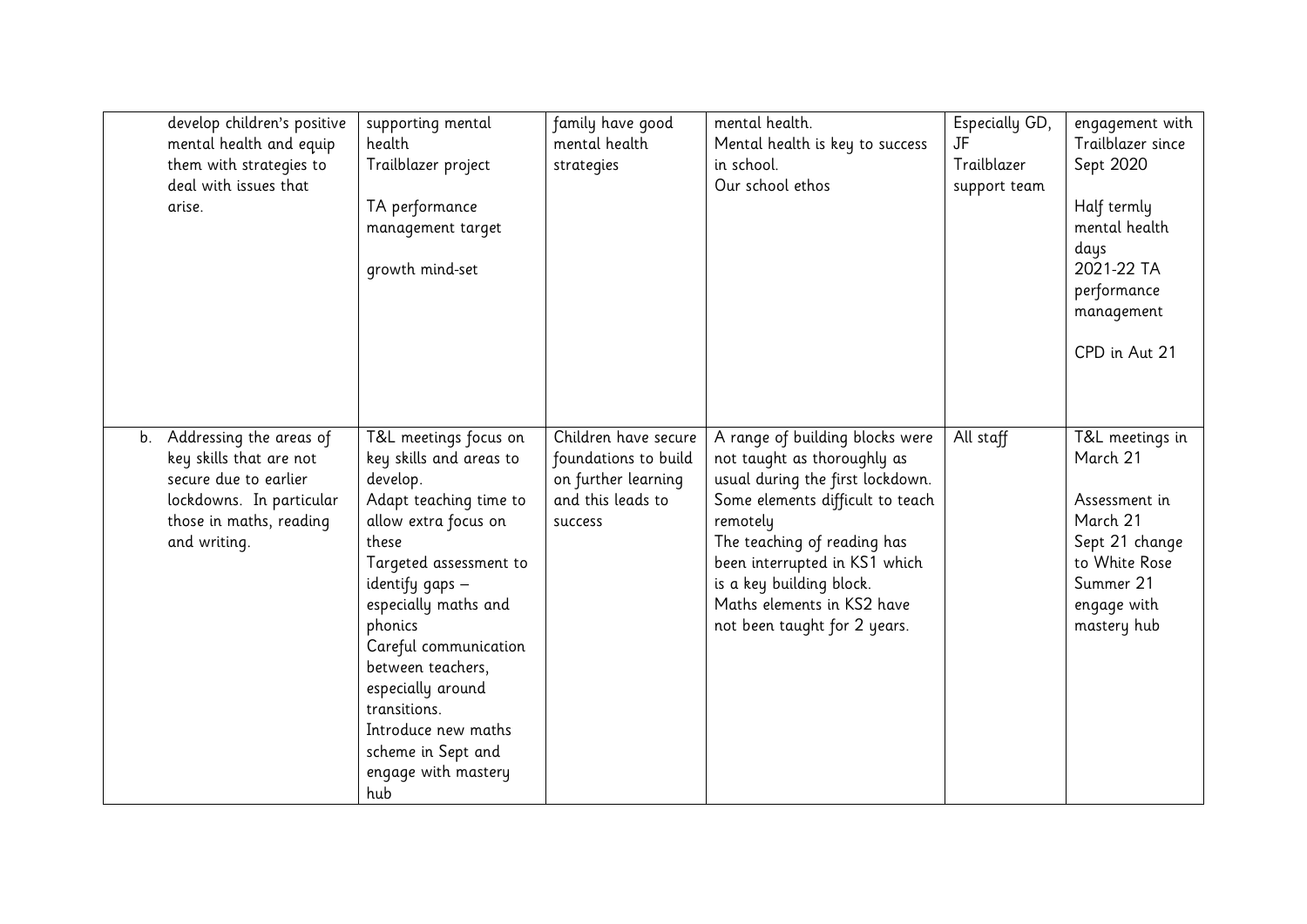|                |                                                                             | Build on successes of<br>new reading scheme.                                                                                                                                         |                                                                                                          |                                                                                                                                                                                                                                                                          |                                                                                                               |                                                                                                                                                 |
|----------------|-----------------------------------------------------------------------------|--------------------------------------------------------------------------------------------------------------------------------------------------------------------------------------|----------------------------------------------------------------------------------------------------------|--------------------------------------------------------------------------------------------------------------------------------------------------------------------------------------------------------------------------------------------------------------------------|---------------------------------------------------------------------------------------------------------------|-------------------------------------------------------------------------------------------------------------------------------------------------|
| $\mathsf{C}$ . | Developing pupils' oral<br>skills through opportunity<br>in school to talk. | Encourage opportunities<br>to talk across the<br>curriculum.<br>use P4C skills to<br>promote learning                                                                                | Children develop<br>their spoken<br>language skills and<br>can reason and<br>explain clearly             | Talk with others was a missing<br>element during lockdown and is<br>key for language development<br>and reasoning skills                                                                                                                                                 | All staff                                                                                                     | T&L meetings<br>April 21<br>Ongoing                                                                                                             |
| d.             | Making sure children have<br>opportunities to be<br>creative                | Ensure the curriculum<br>has opportunity for the<br>creative arts                                                                                                                    | Children are able to<br>produce high quality<br>art and music and<br>feel proud of their<br>achievements | This is beneficial for mental<br>health and wellbeing and self-<br>esteem. Artistic expression,<br>including music, is essential to<br>develop good learners.<br>This has been hindered by<br>lockdown and needs to be<br>specifically targeted alongside<br>core skills | All staff                                                                                                     | Summer 21 arts<br>and music<br>opportunities.<br>21-22 music<br>development<br>across school<br>South Craven art<br>teacher Summer<br>1 Y5 2021 |
| e.             | Developing healthy active<br>lifestyles and re engaging<br>with sports      | Use outdoor as a<br>learning opportunity.<br>Reinstate sports clubs as<br>soon as possible<br>Ensure PE delivery is of<br>a high standard.<br>Re engage with the<br>sportsmark award | Children have active<br>lifestyles                                                                       | Physical wellbeing is so<br>important and opportunities to<br>be active have been minimised<br>through lockdowns.<br>This was a previous strength<br>that we need to ensure<br>continues                                                                                 | All staff $+$<br>outside<br>providers (<br>tennis,<br><b>KANGA)</b><br>Anneli sports<br>clubs from<br>Sept 21 | Kanga Summer<br>21<br>Tennis Aut 20<br>and Summer 21<br>Clubs restart<br>Sept 21                                                                |
| f <sub>1</sub> | Developing PSHE across<br>school                                            | <b>INSET day on PSHCE</b><br>and RHE<br>New policy<br>Embed good practice<br>across school.                                                                                          | high quality PSHE<br>taught across school<br>which equips<br>children for life                           | This is a key area in part pf the<br>recovery from lockdown                                                                                                                                                                                                              | All staff<br>Led by Christa<br>and Jill                                                                       | <b>INSET</b> day April<br>12th 2021<br>Summer 1 T&L<br>meetings<br>applying for<br>Healthy schools                                              |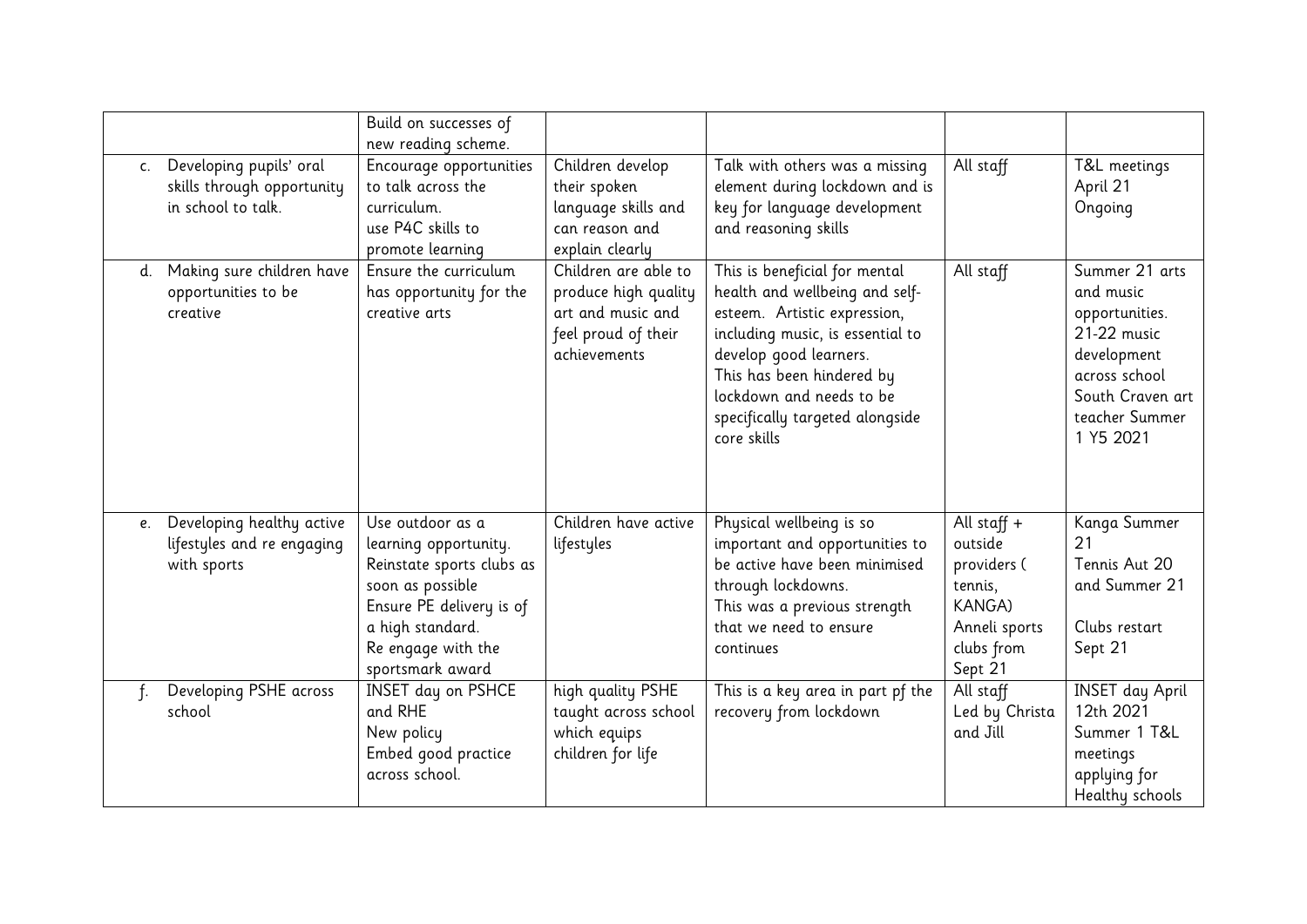|                                                           |                                                                                                                                                                                                      |                                                                      |                                                                                                                                                                                                                                                                                                                                                                    |                                                                 | in June 21                                                                                                                                                        |
|-----------------------------------------------------------|------------------------------------------------------------------------------------------------------------------------------------------------------------------------------------------------------|----------------------------------------------------------------------|--------------------------------------------------------------------------------------------------------------------------------------------------------------------------------------------------------------------------------------------------------------------------------------------------------------------------------------------------------------------|-----------------------------------------------------------------|-------------------------------------------------------------------------------------------------------------------------------------------------------------------|
| Assessing areas of<br>q.<br>weakness effectively          | assess using<br>standardised testing<br>quickly after return<br>ongoing in the moment<br>assessment around gaps<br>implementing targeted<br>interventions<br>tracing children carefully              | clear picture of<br>where pupils are<br>and their needs              | a wide range of needs can lead<br>to some being overlooked                                                                                                                                                                                                                                                                                                         | teaching staff<br>Jill                                          | Puma and Pira<br>tests in March<br>21<br>Phonics<br>assessments<br>March 21                                                                                       |
|                                                           |                                                                                                                                                                                                      |                                                                      |                                                                                                                                                                                                                                                                                                                                                                    | Estimated cost                                                  | £2000                                                                                                                                                             |
|                                                           |                                                                                                                                                                                                      |                                                                      |                                                                                                                                                                                                                                                                                                                                                                    |                                                                 |                                                                                                                                                                   |
|                                                           | Action                                                                                                                                                                                               | <b>Intended Outcome</b><br>and success criteria                      | Rationale                                                                                                                                                                                                                                                                                                                                                          | Staff<br>involvement                                            | Timing                                                                                                                                                            |
| <b>Targeted Approaches</b>                                |                                                                                                                                                                                                      |                                                                      |                                                                                                                                                                                                                                                                                                                                                                    |                                                                 |                                                                                                                                                                   |
| specific areas of core curriculum<br>needing intervention | early assessment of<br>need<br>use full time TA for<br>intervention<br>use EYFS teacher for a<br>day a week<br>put together a catch up/<br>intervention programme<br>use NTP<br>Use Sharon Day maths | all children make<br>good progress and<br>their needs are met        | assessment identified gaps and<br>need for extra support<br>early intervention will lead to<br>better outcomes<br>use of EEF recommended<br>interventions more likely to lead<br>to success (NELI)<br>teacher input needed for<br>specific children - some time<br>used to release class teacher<br>Use of NTP effective<br>high quality intervention<br>essential | Jill<br>Maggie<br>Caroline<br>Christa<br>Sharon Day<br>teachers | Maggie and<br>Caroline NELI<br>training March<br>21<br>Sharon Day Sept<br>20 onwards<br>Third space Feb<br>21 onwards<br>Maggie<br>interventions<br>from April 21 |
| areas of learning not secured                             | assess on return and                                                                                                                                                                                 | short term focussed                                                  | quick catch up needed- e q Y3                                                                                                                                                                                                                                                                                                                                      | Jill and class                                                  | March 21                                                                                                                                                          |
| through remote learning due to<br>lack of engagement      | through google<br>classroom tracking<br>individuals likely to have<br>gaps and address theses                                                                                                        | intervention for<br>pupils who did not<br>keep up during<br>lockdown | maths                                                                                                                                                                                                                                                                                                                                                              | teachers                                                        |                                                                                                                                                                   |
| ongoing areas of weakness that                            | ensure focussed and                                                                                                                                                                                  | send children                                                        |                                                                                                                                                                                                                                                                                                                                                                    |                                                                 |                                                                                                                                                                   |